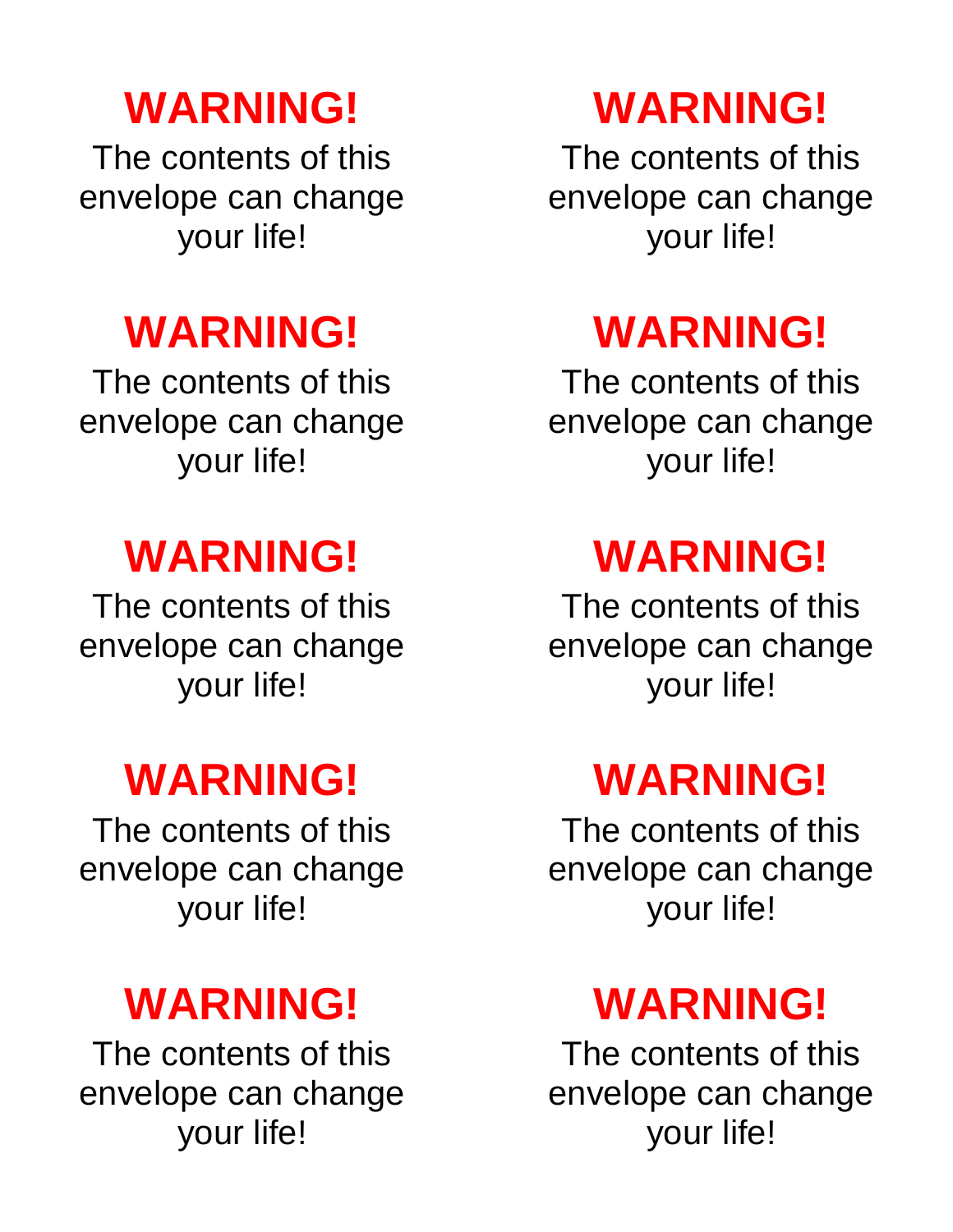# **60 DAYS To Change Your Life**

Starting your Tupperware business is simple and fun. You are your own boss and you can decide how much you work, when you work and how you want to work. When was the last time that you had a job like that?

Give Tupperware a try for sixty days. That's it! Then decide which option below works best for you!

- **EXECTION 1:** I'm having so much fun with my party business! I love the income, the flexibility of my schedule, and I want to fill my datebook and learn more about growing my business.
- **EXECTION 2:** I've had a lot of fun and made some great money. I want to continue by holding just one or two parties a month and selling to my family and friends!
- **EXECTION 3:** This has been a blast. I've always wanted to try something like this, and I am so glad I did. I would rather purchase a few items and then go back to being a happy Host in your datebook. I love having my friends over and would love to have Tupperware parties with you in the future.

It's that simple! Sixty days that could change your life. You'll never know which option works best for you … until you give Tupperware a try!

| <b>Your Tupperware Connection:</b> |  |  |  |  |
|------------------------------------|--|--|--|--|
|                                    |  |  |  |  |
|                                    |  |  |  |  |
|                                    |  |  |  |  |
|                                    |  |  |  |  |